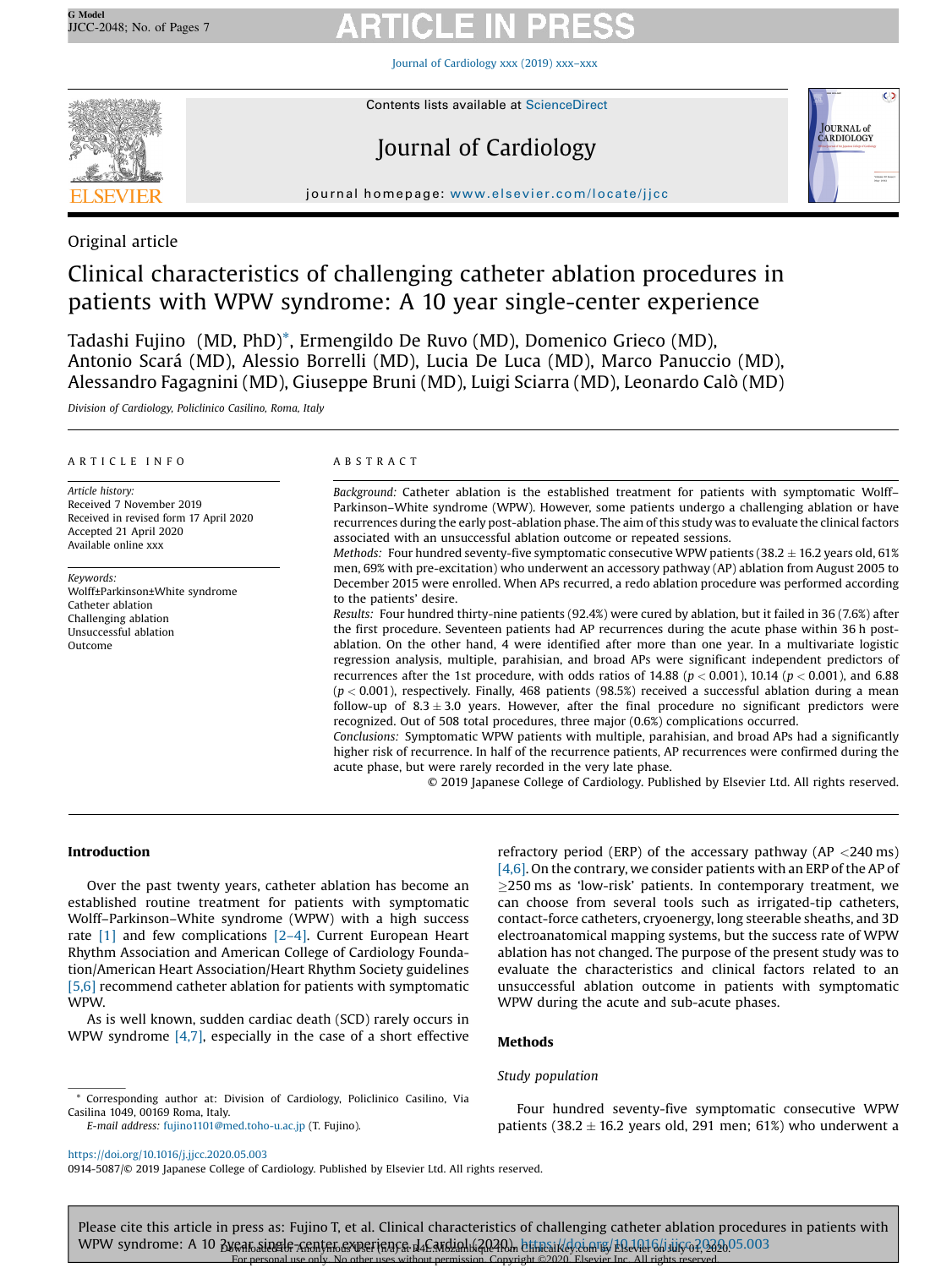catheter ablation procedure to eliminate an AP at our institution between August 2005 and December 2015 were enrolled in this study. Those patients had many symptoms (more than once every three months). The patients with a history of a previous radiofrequency catheter ablation (RFCA) for an AP were excluded. In addition, low-risk patients (with ERP >250 ms) were not included. In total, 329 patients (69%) had manifest pre-excitation and 146 patients (31%) did not. All operators had performed more than 100 WPW ablation cases.

All patients gave their written informed consent for the study protocol, which was approved by the institutional review boards.

# Electrophysiological study before the ablation procedure

All antiarrhythmic drugs (AADs) including beta-blockers were discontinued for at least 7 days before the ablation. The surface electrocardiograms (ECGs) and bipolar intracardiac electrograms were continuously monitored and stored on a computer-based digital recording system [LabSystem PRO (Bard Electrophysiology, Lowell, MA, USA)]. The bipolar electrograms were filtered from 30 to 500 Hz. A 6-Fr 10-pole catheter was inserted through the right femoral vein and positioned in the coronary sinus for pacing and recording. A 6-Fr 4-pole catheter was inserted through the left femoral vein and placed at the His bundle region and in the right ventricle for pacing and recording.

If patients had left-sided APs, a transaortic approach was performed in the early years while a transseptal approach was used more often in the more recent years according to the physician's preference. In addition, we did not use any heparin regardless of the AP location until 2006, but after having experienced two transient ischemic attacks (TIAs) a 5000 IU intravenous bolus of heparin was administered just after the femoral puncture.

# Catheter ablation procedure

At first, radiofrequency (RF) energy was delivered with a 4-mm non-irrigated tip ablation catheter (Blazer<sup>TM</sup>II; Boston Scientific, San Jose, CA, USA for right sided ablation or Celsius; Biosense Webster, Diamond Bar, CA, USA for left sided ablation). When a para-Hisian location of the AP was found, a 7-Fr 6-mm electrode tip cryoablation catheter (Freezor® Xtra, CryoCath; Medtronic Inc., Minneapolis, MN, USA) was used. For epicardial cases, ablation within the coronary sinus (CS) was performed for a maximum of 25 W and 40 s. Selective venography of the CS was also used in some cases in order to achieve successful ablation.

When the AP disappeared within 10 s, the RF energy delivery was maintained for 60 s. On the contrary, when the AP did not disappear within 10 s, the RF energy delivery was stopped immediately. Further, in the case of an early recurrence after a few applications, an irrigated tip ablation catheter was preferred (Thermocool; Biosense Webster). In addition, if we identified poor catheter stability during the ablation, we facilitated the catheter stability through the use of long sheaths (8.5-Fr SL-0 or Agilis; AF Division, St. Jude Medical, St. Paul, MN, USA), especially for rightsided APs.

With the non-irrigated tip ablation catheter, the RF energy was delivered for 60 s for all applications (50 W, 55–60  $\degree$ C), while we used a maximum output of 25–30 W for the irrigated tip ablation catheter (irrigation flow rate of 17–30 mL/min during the RF delivery).

The endpoint of the ablation was the elimination of all APs. After the ablation an intravenous injection of adenosine triphosphate (ATP) was infused in all cases except for patients with documented asthma. Moreover, in challenging cases, an isoproterenol infusion (starting at 1  $\mu$ g/min for 2 min) was also given after the procedure, and was limited only by patient intolerance, hypotension, or the appearance of delta waves. In all patients, the absence of the AP was confirmed after a waiting period of 30 min from the final energy application.

In the case of a WPW recurrence, the ablation was performed using an alternative approach (irrigated tip catheter vs. solid tip catheter, transseptal vs. transaortic, steerable sheath or a 3D mapping system). In almost all cases, no electro-anatomical mapping system was used during the first procedure.

# Postablation follow-up

A 12-lead ECG was obtained before hospital discharge. The patients were followed up at 1, 3, 6, and 12 months after the procedure, and then every 12 months. We judged the disappearance of the delta wave or symptoms associated with a tachycardia as a successful ablation. Recurrence was assessed on the basis of the patient's symptoms in conjunction with serial 12-lead ECGs or 24-h Holter ECGs. Overall, the patients were followed-up for  $8.3 \pm 3.0$  years.

Reappearance of delta waves or paroxysmal episodes of a regular narrow QRS tachycardia after the ablation were considered as a recurrence, and a repeat procedure was performed.

# Statistical analysis

Continuous variables are expressed as the mean  $\pm$  standard deviation or median (25–75%) value. The differences in the continuous variables between the two (unsuccessful and successful) groups were compared by an unpaired  $t$ -test or Mann-Whitney test per the data distribution (normal or not), and for the categorical variables the differences were investigated with a Fisher's exact test. A binary regression analysis was performed to identify the predictors of an unsuccessful ablation outcome in the WPW patients and to calculate the odds ratio (OR) and 95% confidence intervals (95% CI). Univariate and multivariate binary regression analyses were performed without and with an adjustment for the other variables. For the comparisons between the unsuccessful and successful groups, variables with a  $p < 0.05$  were selected and adopted for a multiple binary regression model. In the case of collinearity characteristics between the 2 variables, either of the two variables were excluded from the multiple regression model. All statistical analyses were performed using SPSS (IBM, Armonk, NY, USA) version 18.0 software, and a  $p < 0.05$  was considered statistically significant.

# Results

# Patient characteristics

The characteristics of the symptomatic WPW patients are shown in [Table](#page-2-0) 1. Among them, 329 patients (69%) had pre-excitation and 146 (31%) did not. The mean age was  $38.2 \pm 16.2$  years and 291 (61%) were male. Seventy-two patients (15%) younger than 20 years were included. However, there were 6 patients (1.3%) more than 75 years old. Forty-one patients (8.6%) had atrial fibrillation (AF) and 244 (51%) had atrioventricular reentrant tachycardia (AVRT) before the ablation. The mean ERP of the AP was 277.6  $\pm$  57.2 ms. The mean left ventricular ejection fraction by echocardiography was  $57.3 \pm 7.4$ %. Three patients (0.6%) had an Ebstein's anomaly. We used a 3D mapping system only in 47 patients (presence with  $n = 47$  vs. without  $n = 428$ ,  $p = 0.366$ ).

# Locations of the APs

The locations of the APs are shown in [Fig.](#page-3-0) 1. All patients were classified into 3 groups according to the locations of the APs: left-

Please cite this article in press as: Fujino T, et al. Clinical characteristics of challenging catheter ablation procedures in patients with WPW syndrome: A 10 ?year single for Anonymous Hearding in Republican and Clinical Key.com by Elsevier in Gui 2020.003 For personal use only. No other uses without permission. Copyright ©2020. Elsevier Inc. All rights reserved.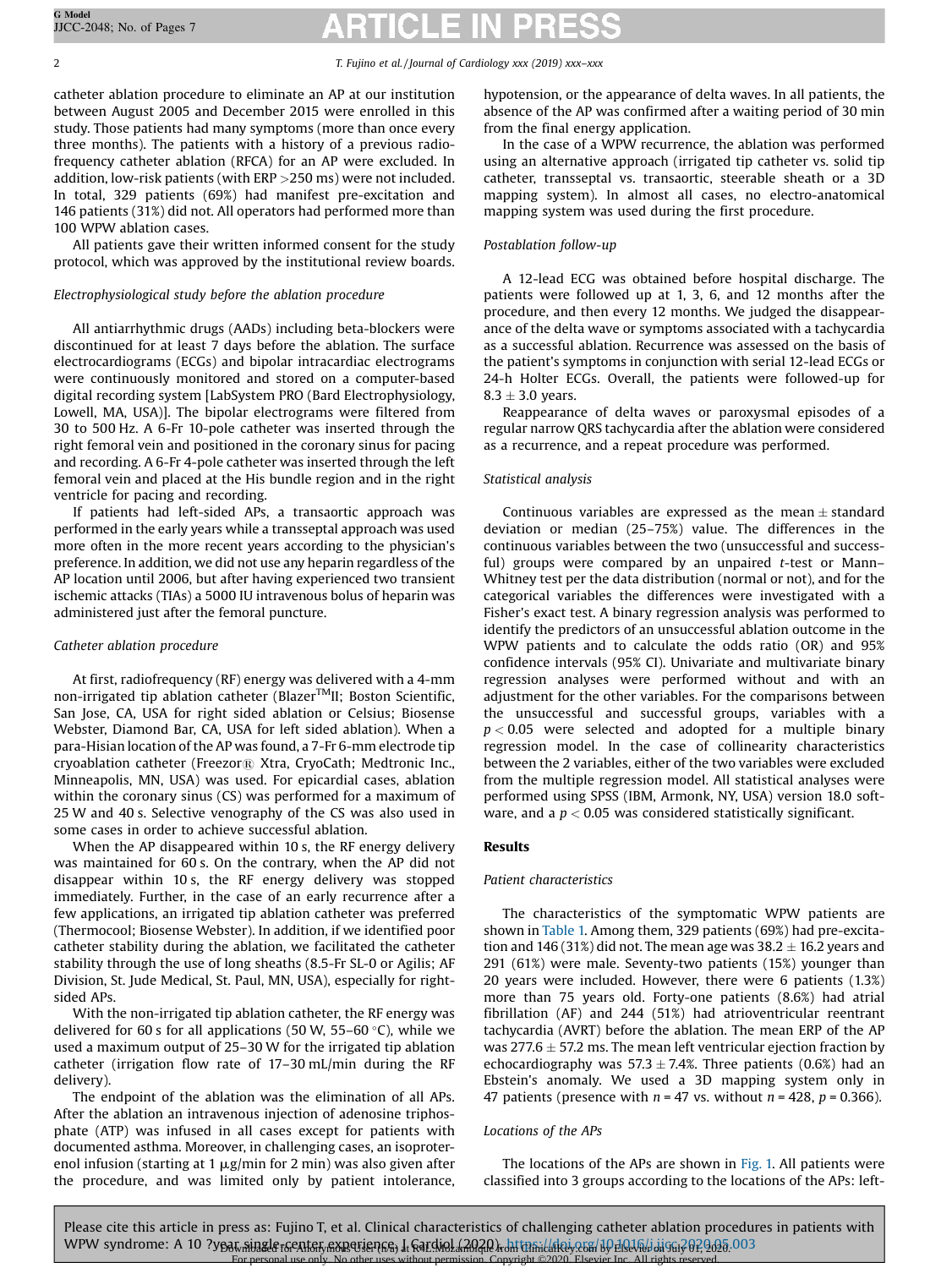# <span id="page-2-0"></span>Table 1

Characteristics of the WPW patients.

| $38.2 + 16.2$         |
|-----------------------|
| 72(15.2)              |
| 6(1.3)                |
| 291 (61.3)/184 (38.7) |
| 329 (69.2)            |
| 56 (11.8)             |
| 3(0.6)                |
| 233 (49.1)            |
| 36(7.6)               |
| 210 (44.2)            |
| 14(2.9)               |
| 181 (38.1)            |
| 24(5.1)               |
| 12(2.5)               |
| 7(1.5)                |
| 41(8.6)               |
| 244 (51.4)            |
| $57.3 + 7.4$          |
| $277.6 \pm 57.2$      |
| $147.3 \pm 49.5$      |
| $19.9 \pm 16.4$       |
| $1.07 \pm 0.3$        |
| 445/27/3              |
|                       |

Data are expressed as the mean  $\pm$  standard deviation, median (25%–75%), or number (%). AP, accessory pathway; AF, atrial fibrillation; AVRT, atrioventricular reentrant tachycardia; LVEF, left ventricular ejection fraction; ERP, effective refractory period; WPW, Wolff–Parkinson–White syndrome.

sided APs ( $n = 233, 49\%)$ , right-sided APs ( $n = 36, 7.6\%)$ , and septal APs ( $n = 210, 44\%$ ). Moreover, we divided the APs into right- or leftsided superior, anterosuperior, anterior, anteroinferior, inferior, posterosuperior, posterior, posteroinferior, superoseptal, midseptal, and right- or left-sided inferoseptal APs as shown in [Fig.](#page-3-0) 1. In addition, parahisian, multiple, broad, or epicardial APs were observed in 14 (2.9%), 12 (2.5%), 24 (5.1%), and 7 (1.5%) patients, respectively. In this study, we defined 'multiple' APs as discontinuous APs separated more by than 2 cm, and 'broad' APs as continuous APs that needed ablation at more than 3 close sites.

In patients without pre-excitation, 126 (82%) of 153 APs were located on the left-side as shown in [Fig.](#page-3-0) 2. In addition, most concealed APs were considerably located at the mitral valve between 2 to 6 o'clock. Finally, all 146 patients were cured by one  $(n = 140, 96%)$  or two  $(n = 6, 4%)$  ablation sessions.

#### AP ablation outcomes

During the first session, ablation was successful in 439 patients (92.4%) and failed in 36 (7.6%). We were not able to treat an inferoseptal AP during the first session in only one case and that patient refused a re-do procedure. After the first session, 34 (94.4%) out of 36 patients with a recurrence underwent a repeat ablation. A 2nd and 3rd ablation session was performed in 31 (6.5%) and 3 (0.6%) patients, respectively.

During a mean follow-up of 8.3  $\pm$  3.0 years, 468 patients (98.5%) finally received a successful ablation without any AADs after the final session. Only seven patients (1.5%) were not cured by ablation. Delta waves could be recognized in five patients, but all patients remained asymptomatic.

After the 1st session, [Table](#page-4-0) 2 shows a comparison between the patients with a successful and unsuccessful ablation after the 1st session. The univariate logistic regression analyses revealed that epicardial APs, parahisian APs, broad APs, multiple APs, right-sided APs, left-sided APs, the procedure time, manifest APs, the fluoroscopy time, and younger patients were significant predictors of an AP recurrence after the initial ablation procedure ( $p < 0.001$ ,  $p < 0.001$ ,  $p = 0.001$ ,  $p = 0.001$ ,  $p = 0.003$ ,  $p = 0.003$ ,  $p = 0.015$ ,  $p = 0.024$ ,  $p = 0.033$ ,  $p = 0.048$ , respectively; [Table](#page-4-0) 2). In the binary multivariate logistic regression analysis multiple APs, a parahisian AP location, and broad APs were significant independent predictors of recurrences, with odds ratios of 14.88 (95% CI, 3.89–56.93;  $p < 0.001$ ), 10.14 (95% CI, 2.89–35.66;  $p < 0.001$ ), and 6.88 (95% CI, 2.33-20.27;  $p < 0.001$ , [Table](#page-4-0) 3), respectively.

After the final session, univariate logistic regression analyses revealed that the procedure time, fluoroscopy time, and multiple APs were significant predictors of an AP recurrence after the final ablation procedure ( $p < 0.001$ ,  $p = 0.003$ ,  $p = 0.012$ ). However, there were no significant independent predictors in the multivariate logistic regression analyses. Of them, multiple APs had a higher recurrence ( $p = 0.078$ ).

#### Time course to the AP recurrence

As shown in [Fig.](#page-5-0) 3, the 35 AP recurrences were classified into 3 groups. Seventeen (48.6%) of the 35 patients had a recurrence within 36 h, mostly within 24 h (15, 42.9%). Fourteen (40%) had a recurrence between 6 days and 6 months, and 4 (11.4%) were identified after more than one year. The latest recurrence was identified after two years and eight months from the initial ablation. However, there were no significant predictors of an acute recurrence within 36 h.

#### Major procedural complications

Major complications occurred in only three left-sided AP patients (0.6%). A mild pericardial effusion (not requiring drainage) was observed in one patient. Two other patients developed TIAs, which completely recovered within 24 h. In the present study, no patients suffered from AV block after the ablation in spite of 11 patients having parahisian APs. Furthermore, no aborted sudden cardiac death or ventricular fibrillation occurred during the follow-up.

#### Discussion

#### Main findings

The main findings of the present study were: first, in symptomatic WPW patients, catheter ablation of APs achieved a successful outcome of 98.5% without any AADs; second, the multivariate logistic regression analysis showed that multiple, parahisian, and broad APs were associated with an unsuccessful ablation outcome after the initial ablation; and third, in half of the patients with a recurrence, conduction over the AP was recorded during the acute phase and within three days, but rarely were recorded during the very late phase.

### Association between multiple and/or broad APs and a failed ablation

Multiple APs have been identified in 3–14% of patients undergoing an electrophysiological study [8–[10\]](#page-6-0). A broad AP may have two or more APs, or an oblique course of the APs. The past literature reported that many APs may have broad atrial or ventricular insertions [\[11\]](#page-6-0). In our study, multiple APs were identified in 12 patients (2.5%) and broad APs in 24 (5.1%), for a total of 36 patients (7.6%). One patient had three APs. Almost all of the previous publications did not classify these two separately, but we divided them into separate groups. Both broad and multiple APs may mean there could be an easier recurrence, and they were significant independent predictors of a recurrence.

In past reports, multiple and/or large pathways may have been much more challenging, but those reports were not able to prove that [\[12](#page-6-0)–15]. Iturralde et al. demonstrated that the success rate in

Please cite this article in press as: Fujino T, et al. Clinical characteristics of challenging catheter ablation procedures in patients with WPW syndrome: A 10 Bygatosingie frantstosynerisnes de Entdighte and Binesikey.com s/ERARI6hijiroa?93805.003 For personal use only. No other uses without permission. Copyright ©2020. Elsevier Inc. All rights reserved.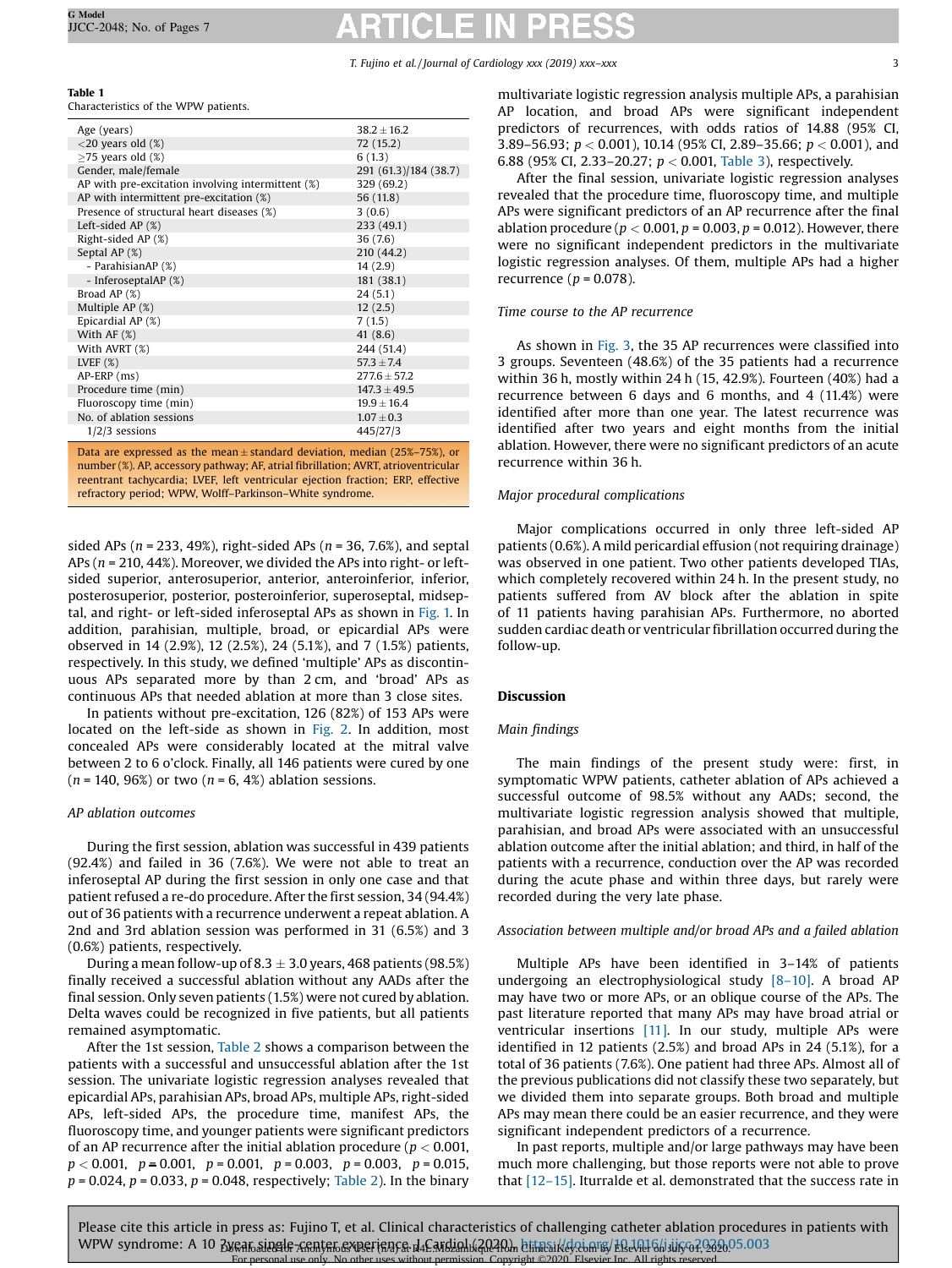<span id="page-3-0"></span>

Fig. 1. Diagram of the locations of 512 APs among all 475 WPW patients. The numbers indicate each location of the APs. The biggest five-pointed asterisks indicate 50 cases, big five-pointed asterisks 10, normal five-pointed asterisks 5, and small five-pointed asterisks 1. Furthermore, the black five-pointed asterisks indicate the successful sites, green six-pointed asterisks subacute recurrence sites and red stars failure sites. WPW, Wolff–Parkinson–White syndrome; AP, accessory pathway.



Fig. 2. Diagram of the locations of 153 APs among 146 concealed patients. The numbers indicate each location of the APs. The big five-pointed asterisks indicate 10 cases, normal 5, and small 1. Furthermore,the black five-pointed asterisks indicate successful sites and green six-pointed asterisks subacute recurrence sites. AP, accessory pathway.

patients with multiple APs is lower than that in those with a single AP during only one session (81% vs. 93%,  $p < 0.01$ ) [\[9\].](#page-6-0)

In addition, past studies reported that patients with multiple APs are associated with an increased risk of SCD  $[4,7]$ . Therefore, it is important to eliminate multiple APs by any ablation method necessary. As a result of this study, it was suggested that it is necessary to ablate more widely and completely, and that additional ablation may be needed as well. If multiple or broad APs are identified, you should wait for 60 min after the final energy application in order to avoid any AP recurrence. Although of course an ECG algorithm may be useful for the detection of multiple APs [\[16\],](#page-6-0) when multiple APs are suspected we recommend using a 3D mapping system.

# Association between parahisian APs and failure

Out of all WPW patients,1.4–1.6% of the patients had parahisian pathways [\[17,18\]](#page-6-0), but our study included 14 patients (2.9%). Gaita et al. previously reported that cryoablation appears to be a safe and effective technique for ablation of APs close to the AV node or His bundle and that it has acute effects [\[19\]](#page-6-0). Generally, parahisian APs have a higher incidence of recurrence (11-25%) [\[18,20\]](#page-6-0). Finally, 13 patients with parahisian APs (92.9%), except for one case, were completely cured by using a cryoablation catheter. However, six patients (42.8%) had an unsuccessful ablation in the initial session.

Complications (involving 1st degree AV block) may occur in 2– 10% during the ablation [\[18\].](#page-6-0) In our series, no patients suffered

Please cite this article in press as: Fujino T, et al. Clinical characteristics of challenging catheter ablation procedures in patients with WPW syndrome: A 10 ?year ainale for Anonymous Hearding in Anglied in Antonical Reigen by Elsevier in Guide on 2020. 003 Internal permission. Copyright ©2020. Elsevier Inc. All rights reserved.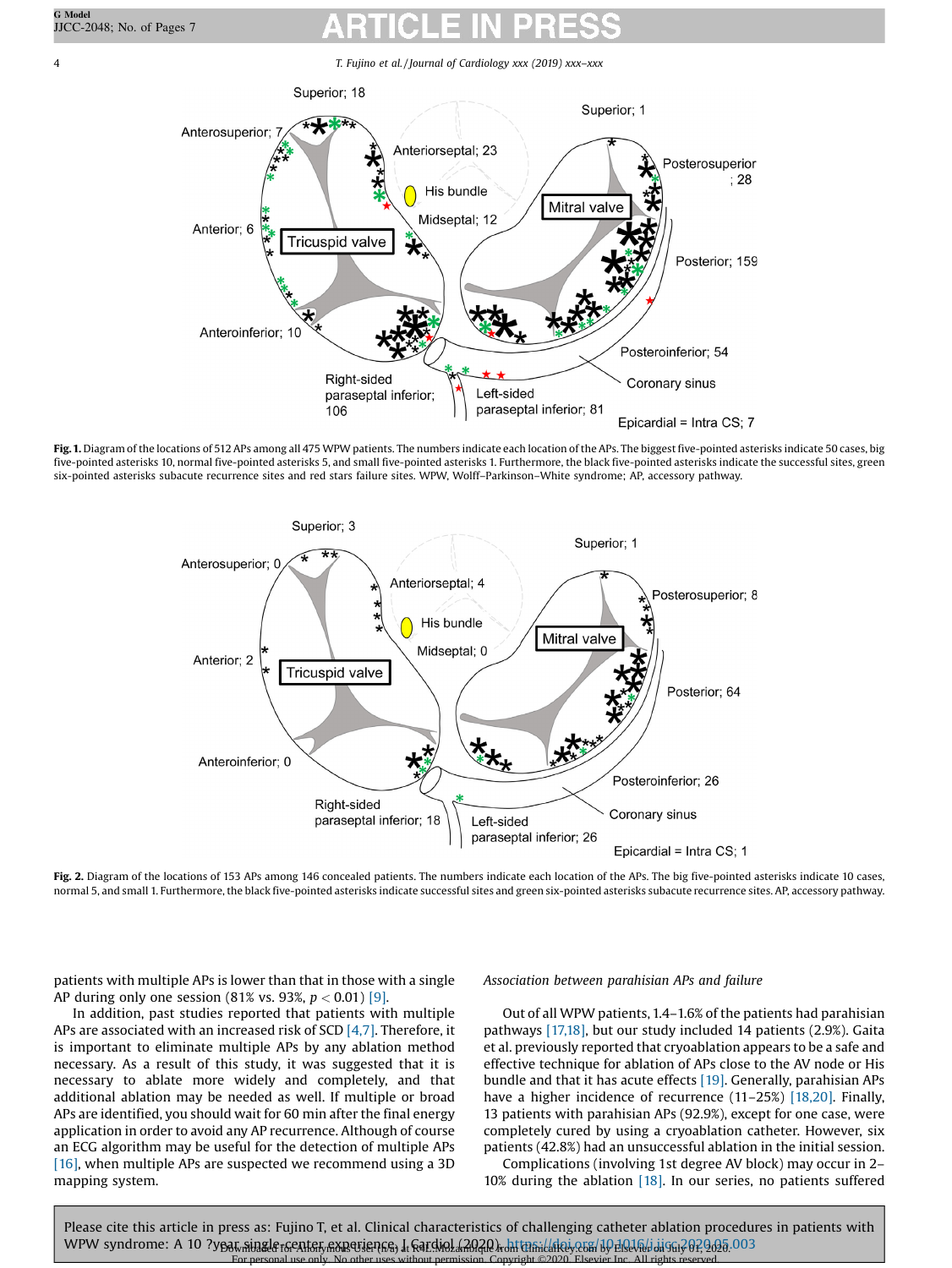### <span id="page-4-0"></span>Table 2

Comparison of the patient characteristics between the successful and unsuccessful groups after the 1st session.

|                                            | All cases<br>$N = 475$ | Unsuccessful<br>$N = 36$ | Successful<br>$N = 439$ | <i>p</i> -Values     |
|--------------------------------------------|------------------------|--------------------------|-------------------------|----------------------|
| Age, years                                 | $38.2 \pm 16.2$        | $35.1 \pm 17.4$          | $38.4 \pm 16.1$         | 0.232 <sup>a</sup>   |
| Age $<$ 20 years old $(\%)$                | 72(15.2)               | 10(27.8)                 | 62(14.1)                | 0.048 <sup>b</sup>   |
| Male $(\%)$                                | 184 (61.3)             | 22(61.1)                 | 269(61.3)               | 0.999 <sup>b</sup>   |
| AP with pre-excitation (%)                 | 329(69.3)              | 31(86.1)                 | 298 (67.9)              | 0.024 <sup>b</sup>   |
| AP with intermittent pre-excitation $(\%)$ | 56 (11.8)              | 5(13.9)                  | 51(11.6)                | 0.598 <sup>b</sup>   |
| Left-sided AP $(%)$                        | 233(49.1)              | 9(25.0)                  | 224(51.0)               | 0.003 <sup>b</sup>   |
| Right-sided AP (%)                         | 36(7.6)                | 8(22.2)                  | 28(6.4)                 | 0.003 <sup>b</sup>   |
| Septal AP $(%)$                            | 210(44.2)              | 17(47.2)                 | 193(44.0)               | 0.730 <sup>b</sup>   |
| - Parahisian AP (%)                        | 14(2.9)                | 6(16.7)                  | 8(1.8)                  | ${<}0.001b$          |
| - Inferoseptal AP (%)                      | 181 (38.1)             | 10(27.8)                 | 171 (39.0)              | 0.214 <sup>b</sup>   |
| Broad AP $(\%)$                            | 24(5.1)                | 7(19.4)                  | 17(3.9)                 | 0.001 <sup>b</sup>   |
| Multiple AP $(\%)$                         | 12(2.5)                | 5(13.9)                  | 7(1.6)                  | 0.001 <sup>b</sup>   |
| Epicardial AP (%)                          | 7(1.5)                 | 6(16.7)                  | 1(0.2)                  | $<$ 0.001 $^{\circ}$ |
| With AF $(%)$                              | 41 $(8.6)$             | 4(11.1)                  | 37(8.4)                 | 0.538 <sup>b</sup>   |
| With AVRT (%)                              | 244 (51.4)             | 15(11.1)                 | 229 (52.2)              | 0.298 <sup>b</sup>   |
| LVEF $(%)$                                 | $57.3 \pm 7.4$         | $62.0 \pm 4.5$           | $56.3 \pm 7.6$          | 0.121 <sup>a</sup>   |
| AP-ERP, ms                                 | $278 \pm 57$           | $296 \pm 70$             | $276 \pm 56$            | 0.326 <sup>a</sup>   |
| Procedure time, min                        | $147 + 49$             | $174 \pm 56$             | $144 \pm 48$            | 0.015 <sup>a</sup>   |
| Fluoroscopy time, min                      | 15.0 [9.0-26.0]        | 28.0 [9.0-26.0]          | 15.0 [9.0-24.0]         | 0.033 <sup>c</sup>   |

The data are expressed as the mean ± standard deviation or median (25%–75%), or number (%). AP, accessory pathway; AF, atrial fibrillation; AVRT, atrioventricular reentrant tachycardia; LVEF, left ventricular ejection fraction; ERP, effective refractory period.

The p-values were determined by

An unpaired  $t$  test.

**b** Fisher's exact test.

<sup>c</sup> Mann–Whitney test.

#### Table 3

Predictors of an unsuccessful ablation outcome in the patients with WPW syndrome determined by binary logistic regression analyses.

| <b>Variables</b>                              | Before adjustment     |                  | After adjustment     |                  |
|-----------------------------------------------|-----------------------|------------------|----------------------|------------------|
|                                               | OR (95% CI)           | <i>p</i> -Values | OR (95% CI)          | <i>p</i> -Values |
| Age $<$ 20 years old                          | $2.34(1.08 - 5.09)$   | 0.032            | $1.75(0.70-4.33)$    | 0.230            |
| AP with pre-excitation                        | $2.93(1.12 - 7.70)$   | 0.029            | $1.84(0.65 - 5.21)$  | 0.248            |
| Left-sided AP                                 | $0.32(0.15 - 0.70)$   | 0.004            | $0.49(0.20-1.21)$    | 0.120            |
| Right-sided AP                                | $4.19(1.75-10.05)$    | 0.001            | $2.02(0.69 - 5.94)$  | 0.199            |
| Parahisian AP                                 | $10.77(3.51 - 33.07)$ | ${<}0.001$       | 10.14 (2.89–35.66)   | ${<}0.001$       |
| Broad AP                                      | $5.99(2.30-15.61)$    | $<$ 0.001        | $6.88(2.33 - 20.27)$ | ${<}0.001$       |
| Multiple AP                                   | $9.95(2.99 - 33.18)$  | $<$ 0.001        | 14.88 (3.89-56.93)   | ${<}0.001$       |
| Procedure $\langle 147 \text{ min}^4 \rangle$ | $2.00(0.75 - 5.35)$   | 0.165            | Not apply            |                  |
| Fluoroscope $\langle 15 \text{min}^b \rangle$ | 1.50 (0.55-4.05)      | 0.427            | Not apply            |                  |

The chi-square value was 5.64 for the Hosmer–Lemeshow test (p = 0.464). WPW, Wolff-Parkinson-White syndrome; OR, odds ratio; CI, confidential interval; AP, accessory pathway.

Median value of all cases.

from any complications (involving 1st degree AV block) after the parahisian ablation.

#### Predictors of AP recurrence

Several clinical factors can predict the recurrence of AP conduction. The past reports could not find any predictors for the reappearance of the AP conduction after ablation because of the lower AP recurrences. However, although there were no significant predictors, some reports have shown a higher recurrence rate after the initial ablation of right free wall APs [\[14,21](#page-6-0)–23], inferoseptal APs [\[21,23\],](#page-6-0) and a prolonged procedure time [\[24\].](#page-6-0) An unstable catheter position and possible epicardial pathway location are the main contributing factors for a primary failure  $[23]$ . In the modern era, the ablation of anterior (right free wall) APs has mainly been solved by using long steerable sheaths and technologies such as 3D mapping systems. Some of the reports have demonstrated that catheter manipulation [\[15,24\]](#page-6-0) and inaccurate mapping have led to AP recurrences [\[15\].](#page-6-0) Naturally, the procedure time will become longer when we perform ablation

in challenging cases such as those with an Ebstein's anomaly or poor stability of the catheter. We believed that structural heart disease (SHD) was not a predictor of an AP recurrence because only three patients had SHD in this study. In addition, Langberg et al. reported that younger patients had a higher incidence of multiple APs with recurrences [\[22\].](#page-6-0)

As [Fig.](#page-3-0) 1 shows, in our experience, we had more difficulty ablating inferoseptal APs. We also thought that inferoseptal APs exist in deep myocardial sites as previously reported [\[15,25\].](#page-6-0) Further, the use of irrigated-tip catheters was also important. A radical cure could finally be achieved by multiple ablation sessions from both the right and left sides as well as CS applications [\[15\].](#page-6-0) In fact, in 4 patients with APs in those areas a complete disappearance of the AP could not be achieved ([Fig.](#page-3-0) 1).

#### Incidence and timing of AP recurrences

The incidence of AP recurrences was usually within 2–3 months. In particular, the main recurrence period occurs during the acute phase within 12 h as previously reported [\[22,24\].](#page-6-0) Our

Please cite this article in press as: Fujino T, et al. Clinical characteristics of challenging catheter ablation procedures in patients with WPW syndrome: A 10 Bygatosingie frantstosynerisnes de Entdighte and Binesikey.com s/ERARI6hijiroa?93805.003 For personal use only. No other uses without permission. Copyright ©2020. Elsevier Inc. All rights reserved.

 $a$  The mean value.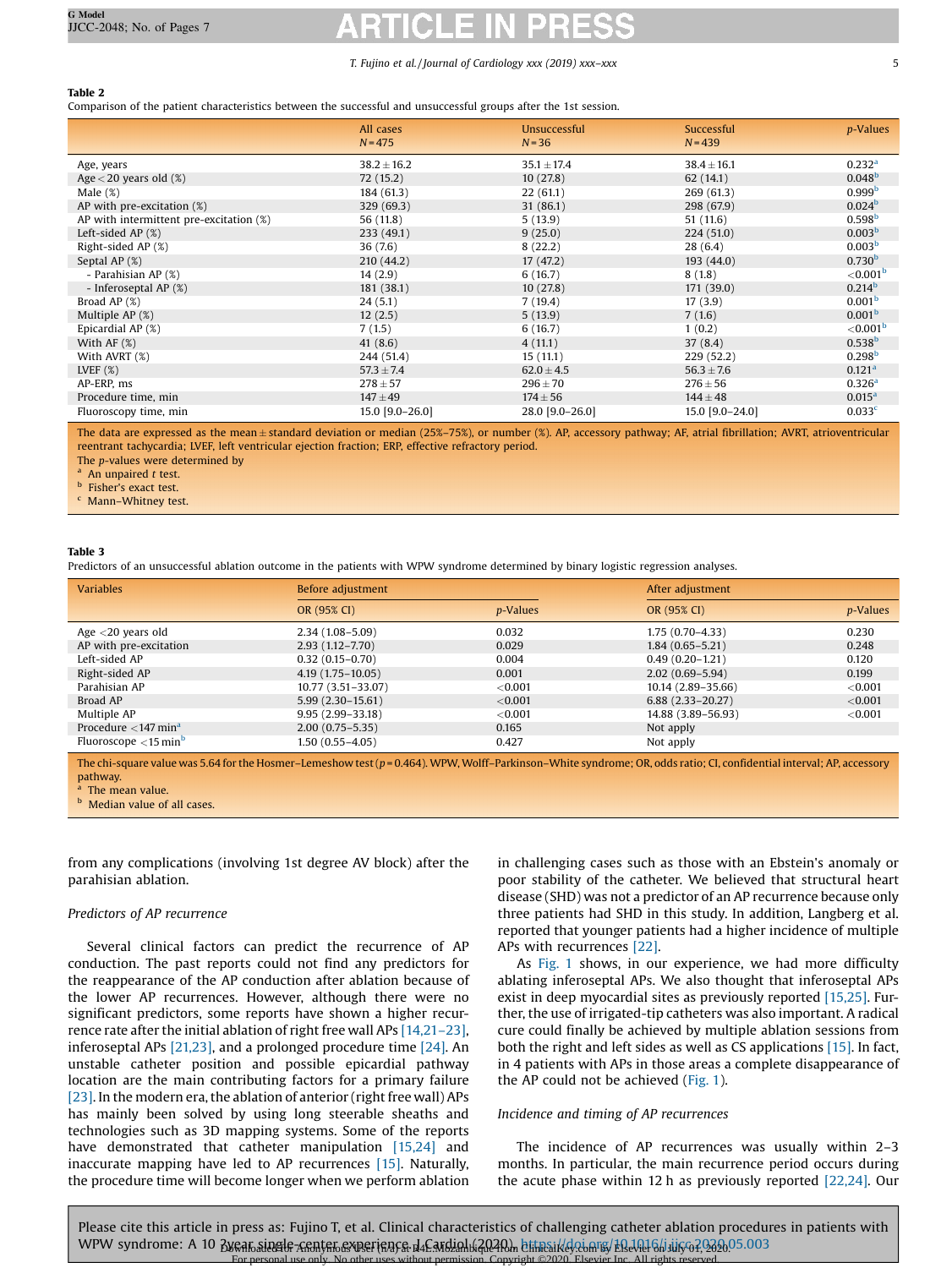

<span id="page-5-0"></span>

Fig. 3. Time course of the onset of the first recurrence after the 1st session in 35 WPW recurrent patients. The circle indicates a left-sided AP, triangle a right-sided AP, square a septal AP, and star a parahisian AP. Furthermore, the black indicates multiple or broad APs and white no multiple or broad APs. WPW, Wolff-Parkinson-White syndrome; AP, accessory pathway.

data also showed that AP reconnections before hospital discharge were associated with symptoms in 15 patients (42.8%).

We defined a late AP recurrence as an AP recurrence >12 months after the initial catheter ablation. In our study only 4 patients out of 36 had a late AP recurrence (11.4%, Fig. 3). Although most reports have found that the recurrence of the AP conduction was documented within 6 months after the ablation [\[12,14,22,24\]](#page-6-0), only one report found AP recurrences after 6 months in 25% (14 out of 46) [3]. However, that report did not report it in detail. In the present study, only 2 AVRTs with delta waves on the basal ECG were confirmed in 2 asymptomatic patients during the follow-up. It is difficult to detect a diagnosis of an AP recurrence when patients have no symptoms after the ablation. Therefore, from our results, operators should observe the patients for at least three years.

# AP recurrence rate after the initial and final sessions

AP recurrences were identified in 23–29% of patients in the era of high voltage direct current ablation for APs [\[24,26\]](#page-6-0). According to the previous reports, the incidence of an AP recurrence is 6–12% [2,3,12,14,22,27]. Our AP recurrence rate was 7.6% (36 of 475), similar to the previous reports from the 1990s [2,3,12,14,22,27] and a more recent study [\[15\].](#page-6-0)

In spite of the improvement in medical devices, the success rate of WPW ablation after 2000, including our study, has mostly been as well as that of the 1990s. However, almost all the patients (98.5%; 468 of 475) were finally cured by multiple ablation sessions. Another six patients had no symptoms without AADs. We thought they would have no attacks of arrhythmias because the manifest AP conduction had become poor due to the ablation. As our results have shown, if you can sufficiently determine the characteristics of the AP, which should be easy to do before the ablation, it is possible that the success rate of the WPW ablation will rise in the near future.

# Complication rates

Major complications associated with the ablation procedure have been very low at  $1-2\%$  [3,4] and similar to that in our study. Eventually, although we performed a total of 508 sessions to eliminate the APs, only 0.6% of the patients suffered from major complications. Further, we did not experience any complications after more than 10 years. Particularly, we guessed that the use of heparin prevented TIAs in left-sided AP patients. Certainly, lower complications will be achieved from the vast information from many publications, shorter procedure times, and experience gained with a greater number of ablation cases. As a result, we were able to prove the rise in the success rate and confirmed that the complications have clearly decreased in comparison to that in the past.

### Study limitations

This study had some potential limitations. First, it was a retrospective and observational study. Second, this study was a single center study, which might have caused a statistical bias. Third, the number of subjects may have been relatively low.

# Conclusions

WPW syndrome patients can be safely cured by trans-catheter ablation with a high success rate and low rate of major complications. Symptomatic WPW patients with parahisian, multiple, and broad APs had a significantly higher risk of recurrence. In half of those patients, AP recurrences were confirmed during the acute phase within three days, but rarely could be recorded during the very late phase.

# Conflicts of interest

The authors declare no conflict of interest.

# Acknowledgment

We thank Takahito Kaji for his help with checking the statistical analyses.

# References

- [1] Jackman WM, Wang XZ, Friday KJ, Roman CA, Moulton KP, [Beckman](http://refhub.elsevier.com/S0914-5087(20)30162-3/sbref0005) KJ, et al. Catheter ablation of accessory [atrioventricular](http://refhub.elsevier.com/S0914-5087(20)30162-3/sbref0005) pathways (Wolff–Parkinson– White syndrome) by [radiofrequency](http://refhub.elsevier.com/S0914-5087(20)30162-3/sbref0005) current. N Engl J Med 1991;324:1605–11.
- [2] Calkins H, Yong P, Miller JM, [Olshansky](http://refhub.elsevier.com/S0914-5087(20)30162-3/sbref0010) B, Carlson M, Saul JP, et al. Catheter ablation of accessory pathways, [atrioventricular](http://refhub.elsevier.com/S0914-5087(20)30162-3/sbref0010) nodal reentrant tachycardia, and the [atrioventricular](http://refhub.elsevier.com/S0914-5087(20)30162-3/sbref0010) junction: final results of a prospective, multicenter clinical trial. Circulation [1999;99:262](http://refhub.elsevier.com/S0914-5087(20)30162-3/sbref0010)–70.
- [3] Dagres N, Clague JR, Kottkamp H, Hindricks G, [Breithardt](http://refhub.elsevier.com/S0914-5087(20)30162-3/sbref0015) G, Borggrefe M. [Radiofrequency](http://refhub.elsevier.com/S0914-5087(20)30162-3/sbref0015) catheter ablation of accessory pathways. Outcome and use of [antiarrhythmic](http://refhub.elsevier.com/S0914-5087(20)30162-3/sbref0015) drugs during follow-up. Eur Heart J 1999;20:1826–32.

Please cite this article in press as: Fujino T, et al. Clinical characteristics of challenging catheter ablation procedures in patients with WPW syndrome: A 10 ?year single for Anonymous Hearding in Republican and Clinical Key.com by Elsevier in Gui 2020.003 For personal use only. No other uses without permission. Copyright ©2020. Elsevier Inc. All rights reserved.